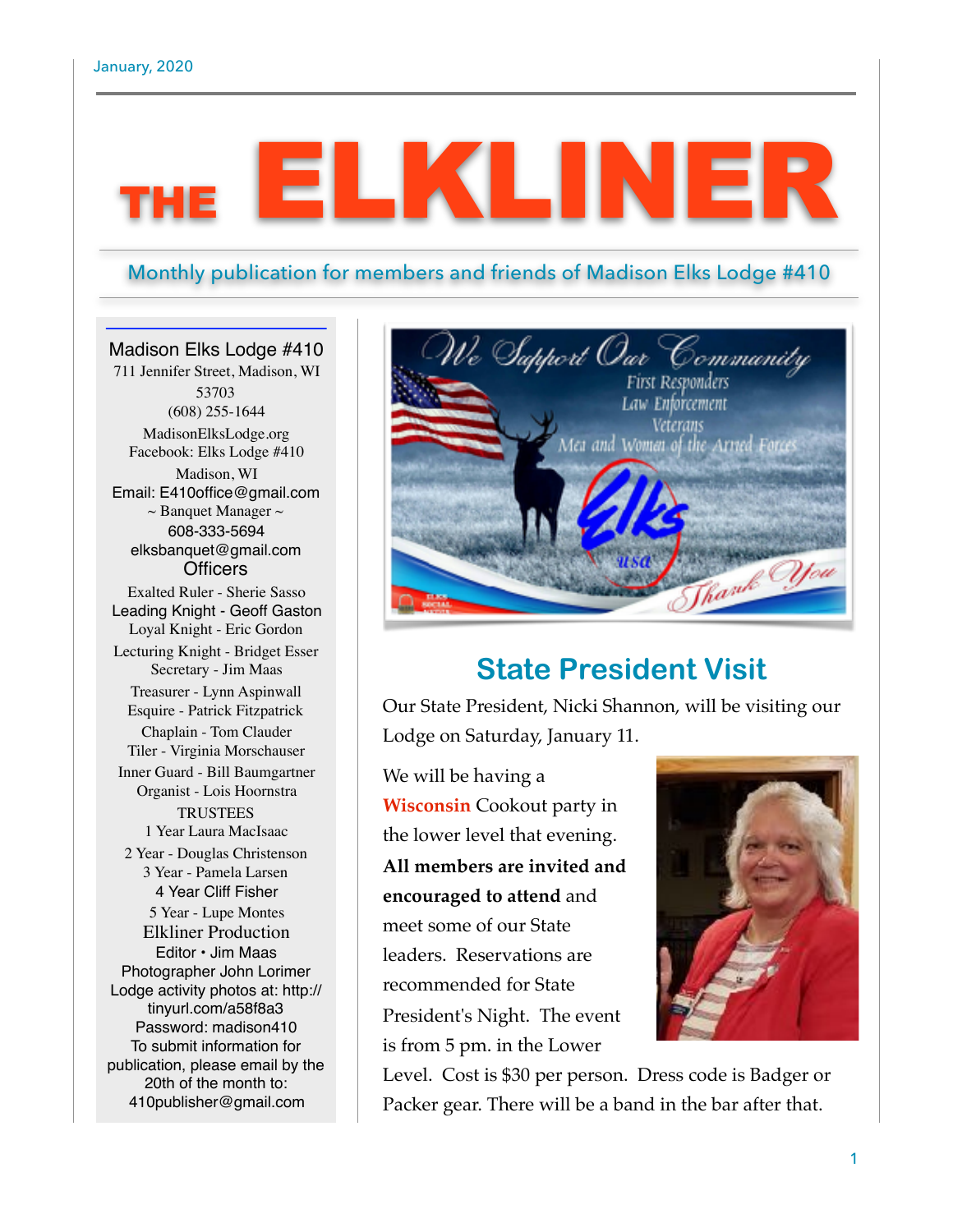

#### **Exalted Ruler's Message**

I hope everyone had a happy, safe holiday season. Now we can focus on those New Year's Resolutions! Maybe one resolution could be to become more involved in our Elks activities!

Thanks to our active Entertainment Committee, we had a very successful Meat Raffle on December 14. The Committee was so well organized! We had quite a crowd, but each round went very quickly and smoothly. If you missed it, don't worry. The Committee is already working on another date. They can always use more members with new ideas, so if you're interested, please call the office and leave your name and phone number. Thanks!

Another way to get involved is to consider running for an office in the Lodge. In February, we accept nominations for the following offices: Exalted Ruler, 5-year Trustee, Leading Knight, Loyal Knight, Lecturing Knight, Secretary, and Treasurer. In addition, there are several positions that are appointed by the Exalted Ruler. The Bylaws you received when you were initiated contain information about what each of the positions entails. You can also talk to the people who currently hold the position to learn more.

Due to some scheduling conflicts, we had to move our annual **Spaghetti Dinner and Raffle** to Saturday, February 22. You will receive more information about this event in the mail, but mark your calendar now. This is a volunteer intensive event, with members serving spaghetti, bread and salads and clearing tables. It's fun "work" though and a great way to meet some other members while raising money for our charities and work in the community.

This is also the time of the year when our Snow Birds fly south, so those left behind, please visit the bar and restaurant often during the next few months!

As always, if you have questions or concerns, please get in touch with me.

Sherie Sasso, Exalted Ruler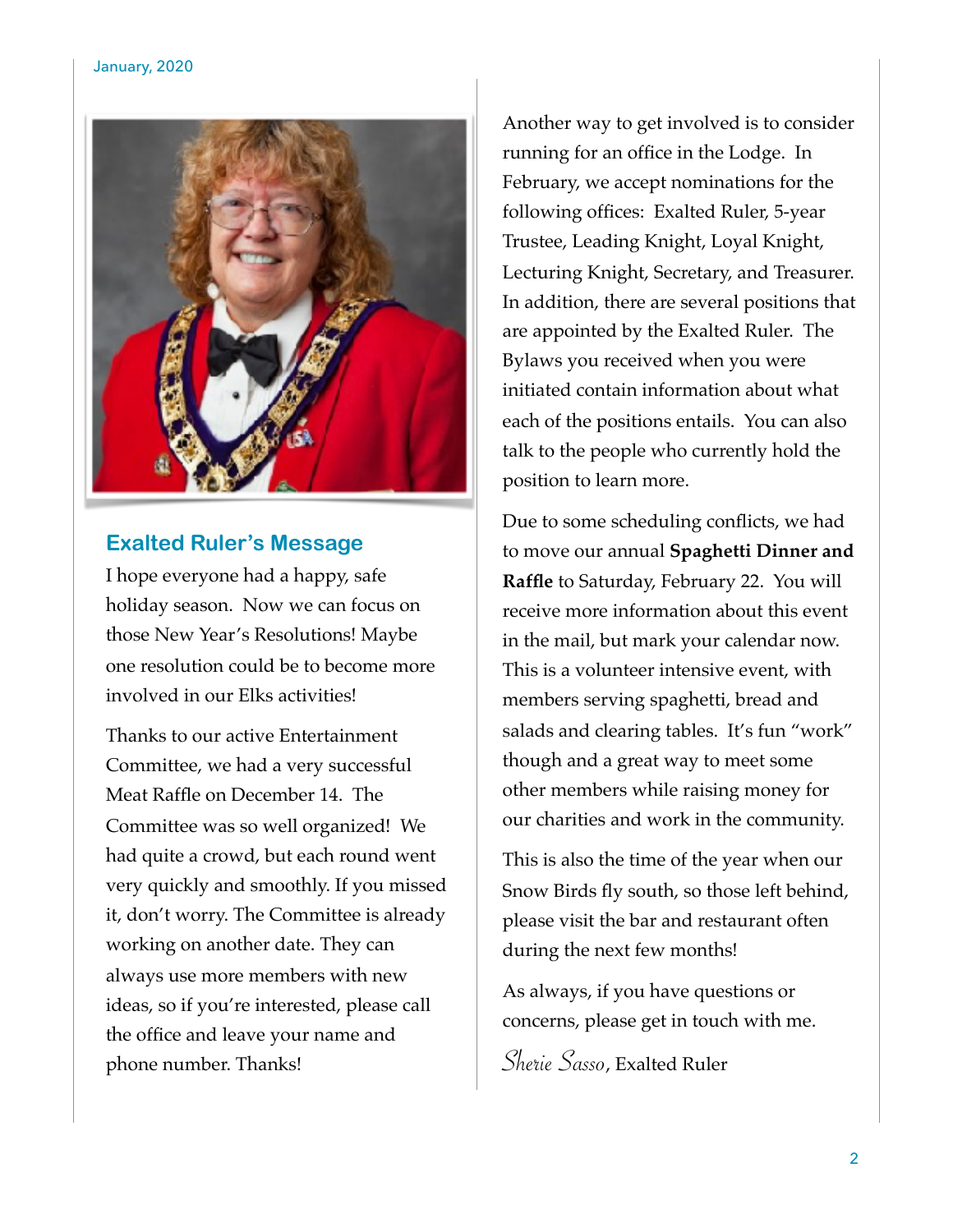#### **Electronic Darts**

Nicki from the Entertainment Committee tested out the Darts game. It works! And apparently Nicki has been practicing.

It is located in the Wisconsin Room when that space is available. Darts can be checked out from the bar. Thank you Aaron Frank for the donation.

There are several fun games on the machine and it costs nothing to play!

Speaking of fun games, we have two cabinets in the Wisconsin Room loaded with various board games, dominos, and more. Anyone want to organize a Games Night? Contact Eric Gordon of the Entertainment Committee. 608-249-4320



#### **National Veterans Golden Age Games**

There is a big poster in the bar promoting the National Veterans Golden Age Games, which will be held in June in Madison this summer, hosted by the Middleton Memorial Veterans Hospital. It is the premier senior adaptive rehabilitation program in the United States, and the only national multi-event sports and recreational seniors' competition program designed to improve the quality of life for all older Veterans, including those with a

wide range of abilities and disabilities. The VA Challenges and encourages senior Veterans to be proactive in embracing a healthier lifestyle, thus achieving the NVGAG "Fitness for Life" motto.

The Games are open to Veterans, ages 55 or older, who receive health care from the U.S. Department of Veterans Affairs. Competitions include everything from air pistol to track.

www.veteransgoldenagegames.va.gov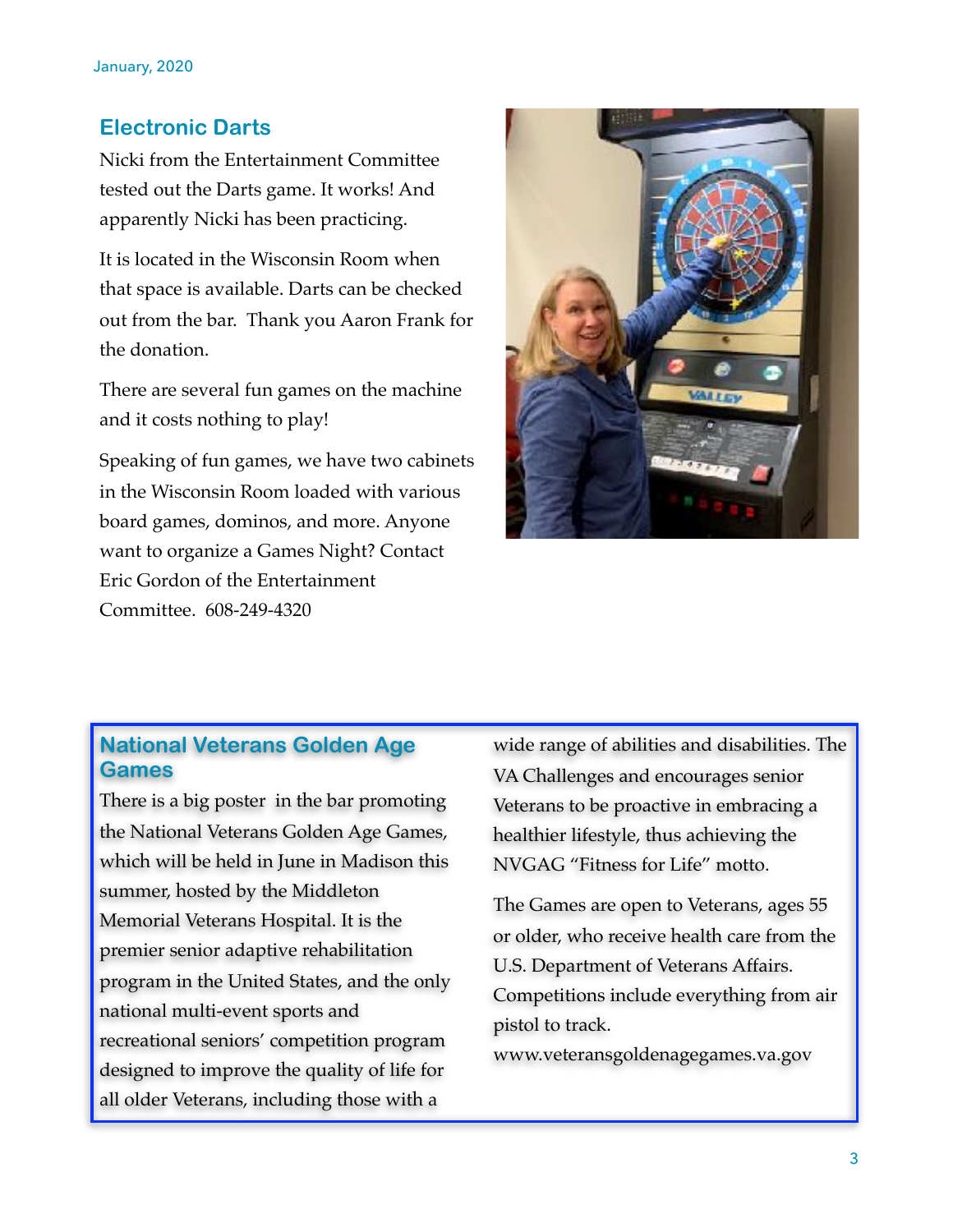

# **TICKETS ARE ON SALE NOW!**

The 6th Annual "VO5 Disco Party" Saturday, February 1, 2020-8:30-Midnight

Best Costume Prizes awarded at 11pm!

## This event sells out quickly so get your tickets ASAP online only at www.madisonelkslodge.org/vo5-tickets

Individual Tickets (limit 8 per member): \$20.00 Reserved Table for 8 (limit 1 per member): \$40.00 (plus tickets) \$5.00 of every ticket sold goes to support ENF Charities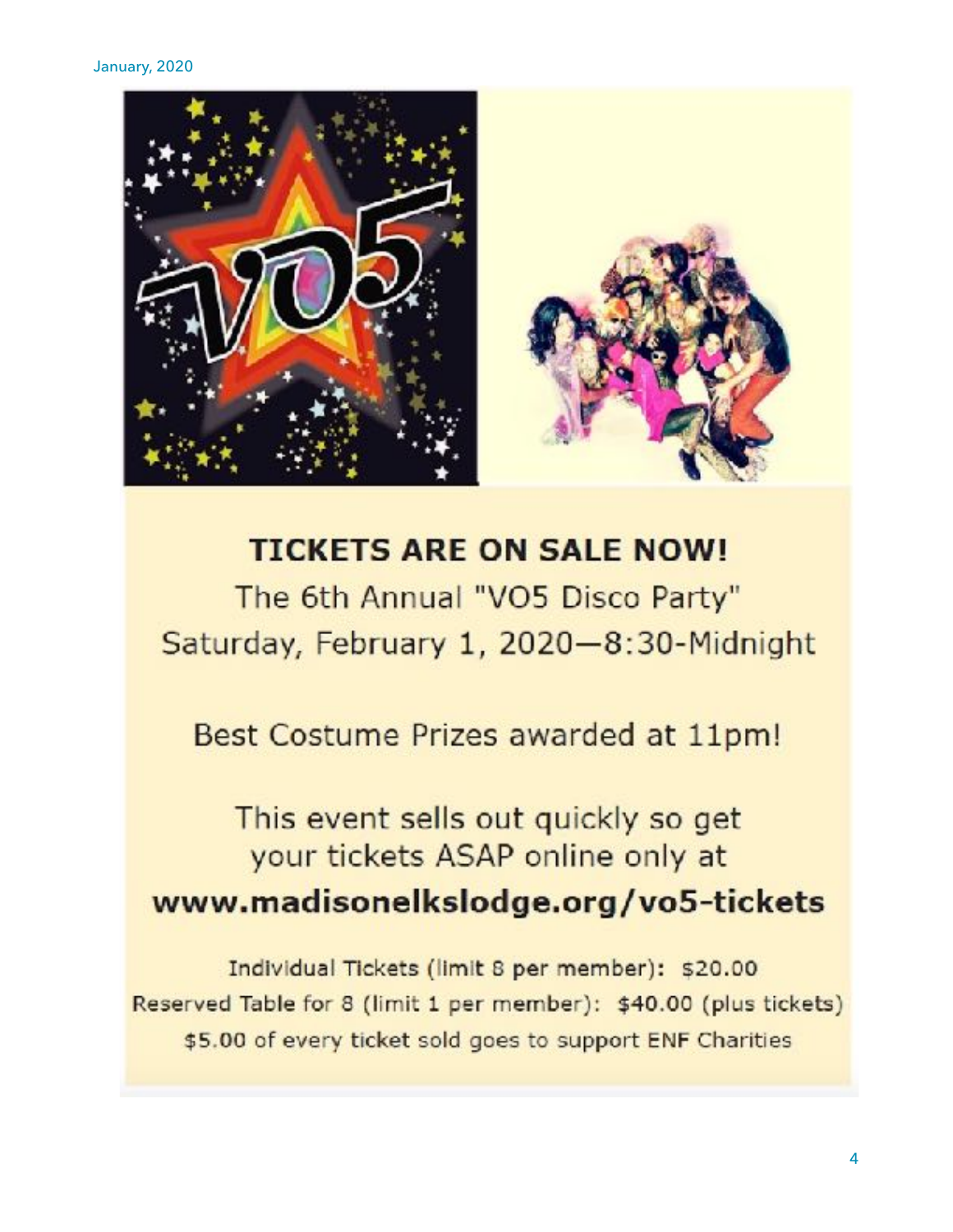

#### January

- 1 Timothy R Strait, Joseph Saelens
- 3 Tony Hernandez, David J Sarbacker
- 4 Harold D Coltharp, Jerald J Wirth
- 5 Robb Kahl
- 6 Gary Gotzion, Ted Valenza
- 7 Dan Brinkman,
- 8 Mary Ann Doll, Laurie Rienks
- 9 Nancy Asenjo, Susan O'Dell, John Weidner
- 10 Joseph J Klein
- 11 Michael G Laskis, Nick Novak1
- 12 Mary Beth Arnold, Melissa A McKee
- 13 Joe W Tisserand
- 14 Craig A Aswegan, David James Gronski, John R Smerlinski, Roger L Wright, Frederick G Zingsheim
- 15 John R Bertram, Kathleen J Conn, Kimberly Feasel, Richard Hubanks, Robert D Van Etten Jr
- 16 Daniel E Desmidt, Lori J Greenwold, John W Spaeni, Jessica Ward
- 18 Thomas Goff Beach
- 19 Kurt J Kaspar, Robert H Kessenich, Timothy Koob, Dwight L Kruse, William J Schumann
- 20 John S Rogerson, Thomas D Haag
- 21 Grant McGovern
- 22 Gary Swan
- 24 John Beyler, Donald Damon,
- 24 Lori Murphy
- 25 Donald J Imhoff
- 27 John E Lottes, Kenneth A Oasen
- 28 Paul Kramer, Jessi Sweeney Pacetti
- 29 Timothy Connery, W Richard Gordon, Donald F Mitchell
- 30 Duncan Cairns, Eric D Gordon
- 31 Daniel R Fose, Jason John Iverson, Dan L Lafleur

Don't forget to collect your *Birthday Bucks* during the month of your birthday!

### Mark your calendar:

Spaghetti Dinner & Raffle is our biggest fundraiser of the year. It will be on Saturday February 22. We will serve spaghetti and meatballs or sausage from 3 - 8.

Cost is \$12 for adults, \$6 for children 6 - 10, under 6 free. Watch your mailbox for more information!!

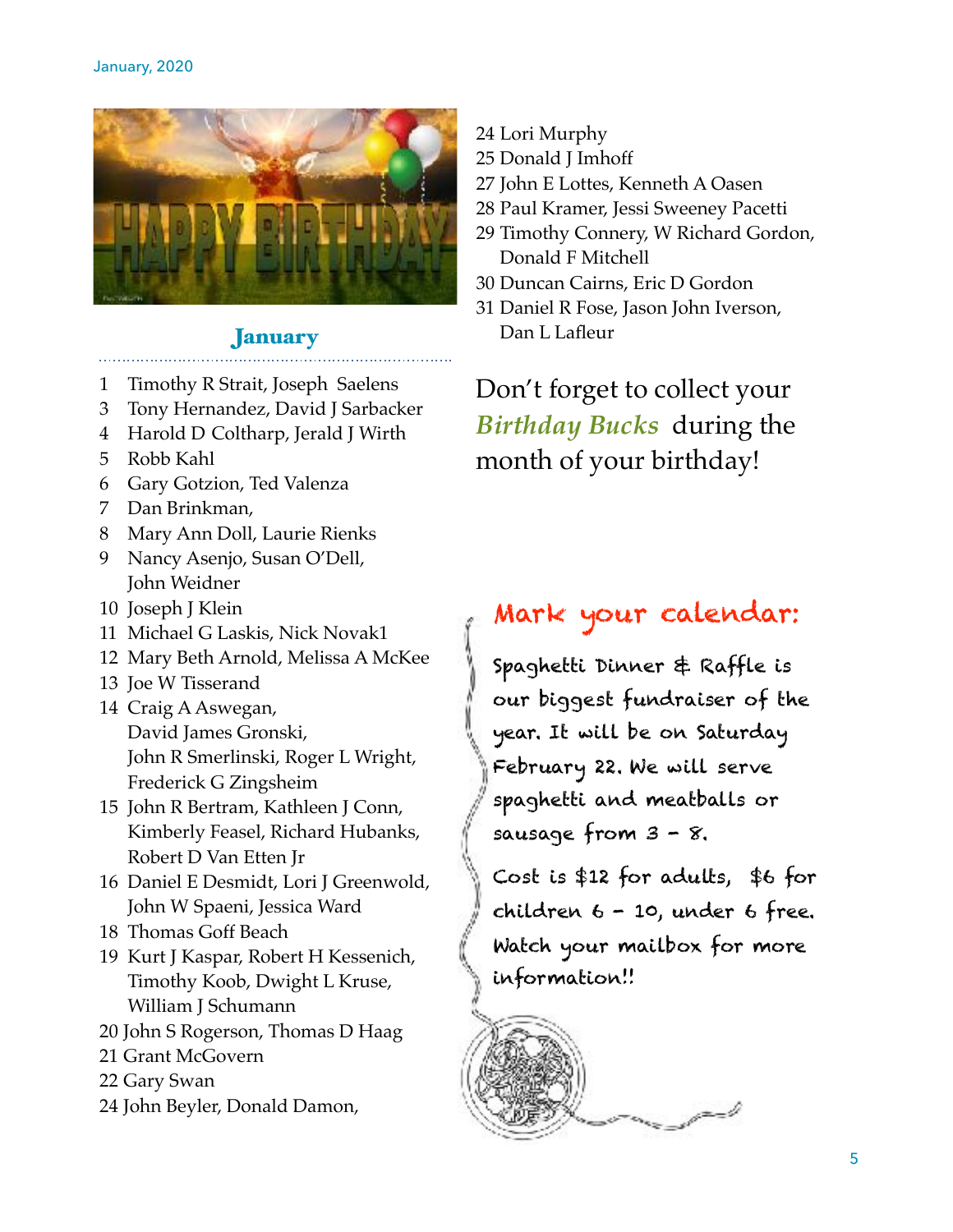#### **New Year, new**  look for the **Elkliner.**

Not by choice, but a hardware issue on my home computer means I had to learn to do desktop



publishing with my word processor and start over on many parts of the layout. So, we have a new look. I expect that it will get easier, faster, and you will get your Elkliner on time next month.

Coming up in Wisconsin, the Wisconsin Elks Association President comes **here** on January 11. Starts at 5. Banquet, followed by live music. Reservations recommended. \$30. Should be a fun and informative event. Dress in your Badger or Packers attire.

Then on the last weekend of January, there will be the Mid Winter Conference at the Paper Valley Hotel in Appleton. This is also a fun and informative event, especially for Lodge officers and committee members and will make their jobs easier.

For some of the meetings, it could be a day trip. The Lodge will help interested members with registration and mileage. Oh, and there is a hospitality room and a banquet. Did I mention fun?

# Coming Attractions

Saturday, January 11 Shekinah King



Friday, January 17 Steve & Mark Band



### *Jim Maas*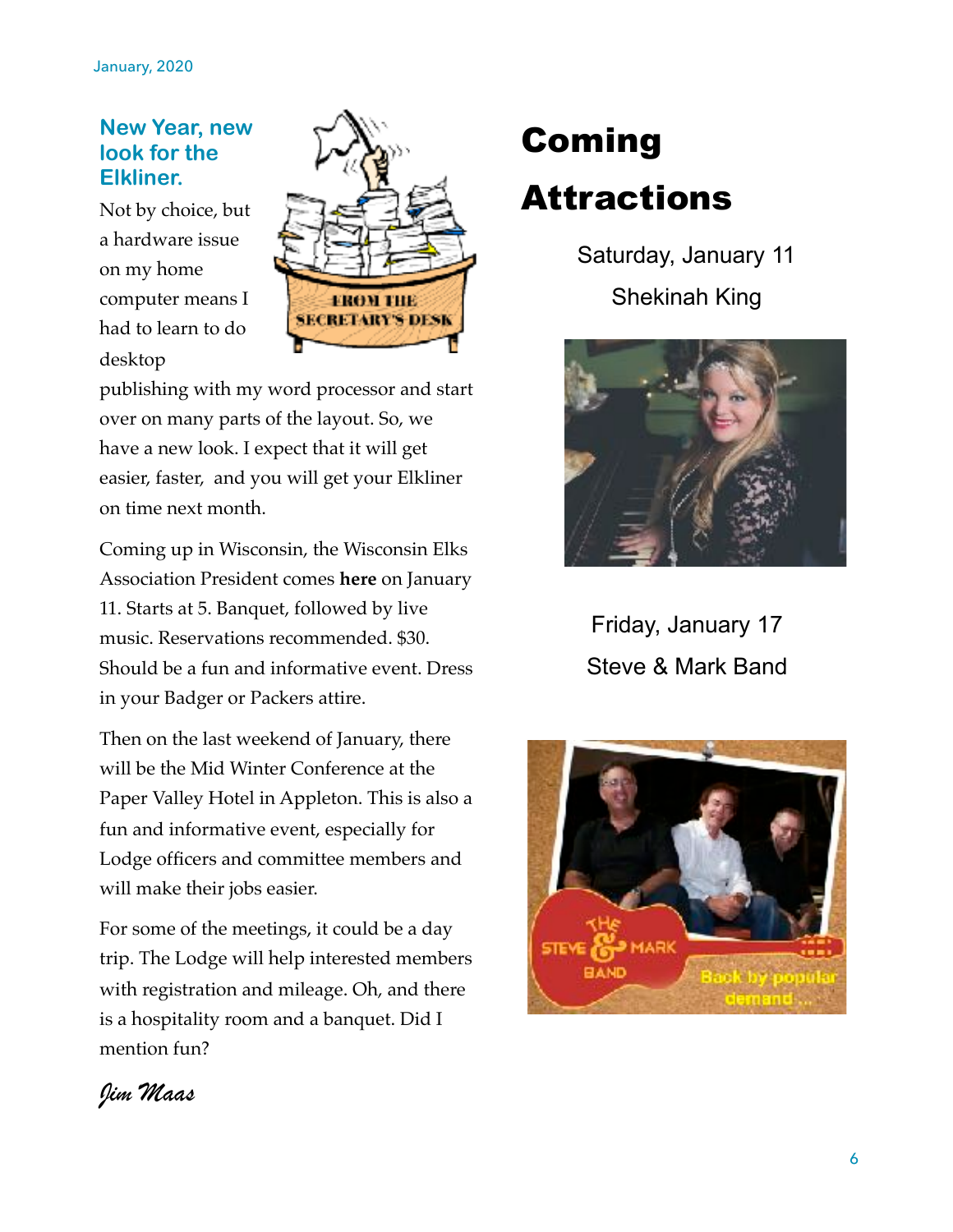#### **Ladies Auxiliary**

The Ladies Auxiliary had a very successful Holiday Bazaar and Bake Sale and we would like to



thank everyone who supported that event. For those who contributed baked items, they were incredible and far exceeded our expectations.

Thank you also to those who came to shop. This will help us to retain and attract vendors for the event next year. Due to the success of this event, we will be donating \$4000 to each of the following charities: Care Net, DAIS, and the YWCA. These three charities focus on supporting women and representatives from these organizations will be at the Lodge on February 5 at 12:30 to explain the focus of their charity and accept their donation check.

This will be the day of the monthly ladies luncheon and we would like to invite all of the ladies of the Elks Lodge to join us in celebrating our support of these charities. Due to the success of this event we also contributed \$100 to the Lodge for holiday decorations.

We wish everyone a Happy New Year.



Thanks to Dick Seiberlich and Janet Geiger for the beautiful holiday decorations.

Thank you also goes out to the Ladies Auxiliary for purchasing our light-up deer and trees in the display case.

#### **Welcome to our new Elks:**

Ronald Rotter, Daniel Schlechta, Bonnie Fritsch, Joseph Forward, Frederick Bachmann, Tim Geier, and Kristin Bohl.



#### **Proposed for membership:**

Jon Boldebuck by Aaron Frank, Darlene Noggle by Vivian Schmelzer, Randy Brown by Michael Skala,Dawne Burdick by Tom Royston, and Keith Bidne, transfer.

If there is any reason any candidate should not be a member, inform the Secretary.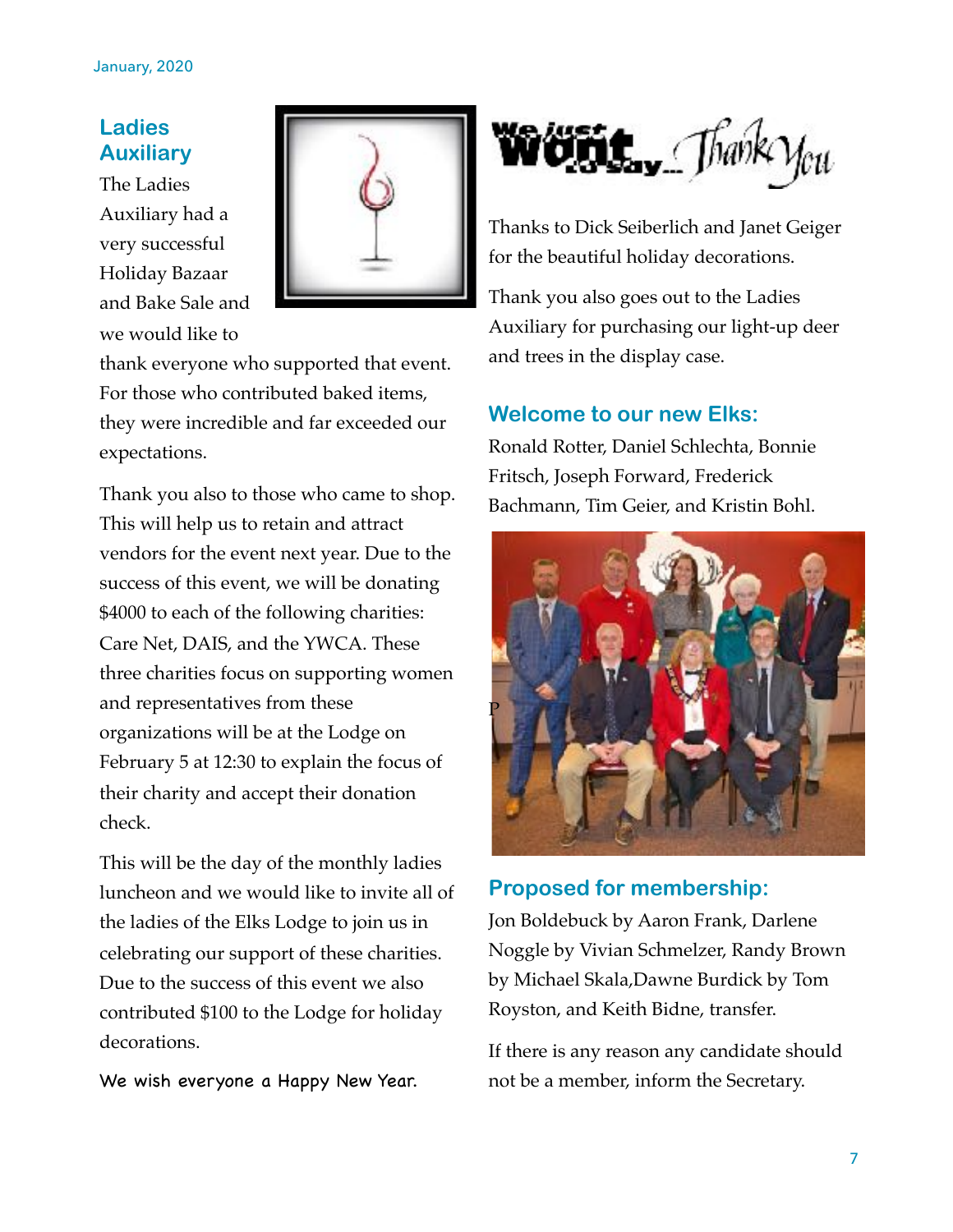$\Gamma$ 

# JANUARY 2020

|  | <b>TUES</b>                                                    | <b>WED</b><br>1<br>Lunch<br>$11:30-2$<br>Dinner 5-8 | <b>THR</b><br>$\overline{2}$<br>Ribs Nite 5-8 | <b>FRI</b><br>3<br>Greeter:<br>Hoornstra<br>Fish Fry 5-9 | <b>SAT</b><br>4<br>Dinner 5-8                            |
|--|----------------------------------------------------------------|-----------------------------------------------------|-----------------------------------------------|----------------------------------------------------------|----------------------------------------------------------|
|  | $\overline{7}$<br>Pub Night<br>$5-8$<br>Auxiliary<br>Meeting 7 | 8<br><b>Board 5:30</b><br>Lodge<br>meeting 7        | 9<br>Ribs Nite 5-8                            | 10<br>Greeter:<br>Baumgartner<br>Fish Fry 5-9            | 11<br><b>State</b><br>President<br>Visit 5<br>Shekinah 7 |
|  | 14<br>Pub Night<br>$5-8$                                       | 15<br>Music Bingo<br>6:30                           | 16<br>Ribs Nite 5-8                           | 17<br>Greeter:<br>S. Sasso<br>Fish Fry 5-9               | 18<br>Dinner 5-8                                         |
|  | 21<br>Pub Night<br>$5-8$                                       | 22<br>Dinner 5-8                                    | 23<br>Ribs Nite 5-8                           | 24<br>Greeter:<br>Gaston<br>Fish Fry 5-9                 | 25<br>Dinner 5-8<br>Steve &<br>Mark Band<br>6:30         |
|  | 28<br>Pub Night<br>$5-8$                                       | 29<br>Dinner 5-8                                    | 30<br>Ribs Nite 5-8                           | 31<br>Greeter:<br>Gordon<br>Fish Fry 5-9                 |                                                          |

٦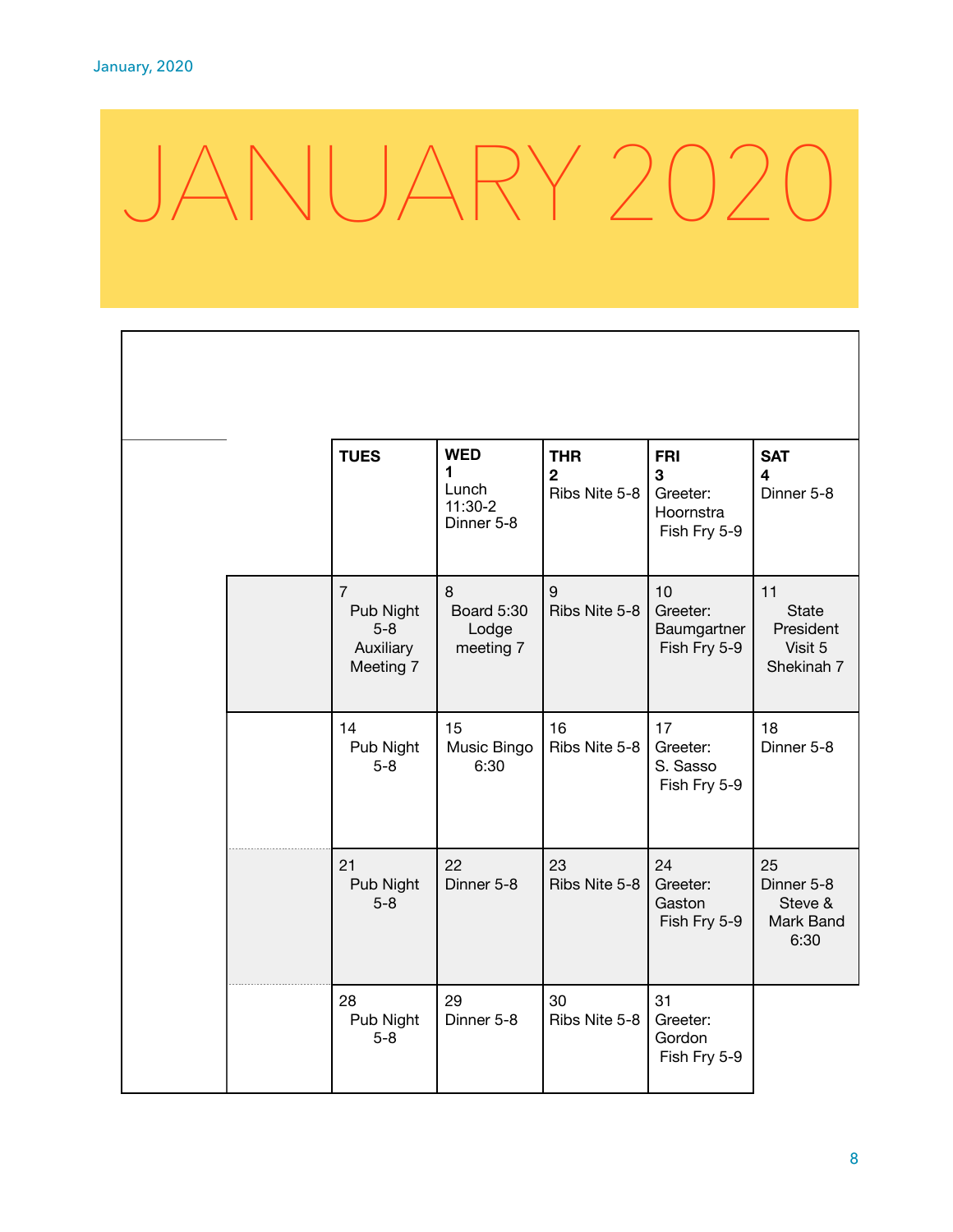

 $+ + + + + + + + + +$ 

This the place subtre you belong!

Monifiuis 8 AM (FM, IT 8 AM + PM, Sat 8 AM - 9PM, Sun Licsed Service and Quick Lone" Hours:

Mon-Fill 7 AM 3 PM, Set 7 AM -1 PM, Sun Closed

Shop Deline 24/7: nour idid distantions com

**Attention** Committee Members, Officers, and those who might want to be: **Mid Winter Conference of Wisconsin Elk**s is at the **Red Lion** Paper Valley Hotel in Appleton February 1–2. More info in the Fall Bugle at: [wielks.com](http://wielks.com/) for more details and a schedule of the meetings.

Whether you are looking for a new vehicle, need your oil changed, need new tires, etc., Middleton Ford is your one-stop shop'

We service and sell all makes and models! We would love to lawe you join the Middleton Ford Family

> 7520 Century Avenue Middleton. WI 53562

 $(608) - 831 - 7725$ 

(800)-798-7725 (Tol. Free)

Proud Sponsor of the Susan G. Romen Race for the Cure



- 3 & 4 Season Sunrooms
- Screen Rooms  $\bullet$
- Replacement Windows ٠
- Decks
- Wicker /Rattan Furniture
- Entry/Silding French Doors

## **Free Estimates**

clearviewconstruction.com

Showroom Location 2227 S. Stoughton Road Madison, WI 53716  $(608)$  226-9800

clearview\_ben@sbcglobal.net



Ben Kripps, Owner Dale Kripps

| Attorneys at Law                             | FUHRMAN $+$ DODGE s.c. |               | www.fuhrmandodge.com<br>2501 Parmenter St., Suite 200B<br>Middleton, WI 53562<br>608-327-1200 |
|----------------------------------------------|------------------------|---------------|-----------------------------------------------------------------------------------------------|
| A local law firm with expertise in areas of. |                        |               |                                                                                               |
| · Estate Planning                            | · Litigation           | * Collection  | · Personal Injury                                                                             |
|                                              | · Probatc              | · Hoal Estate | · OWI Detense                                                                                 |
| · Construction                               |                        |               |                                                                                               |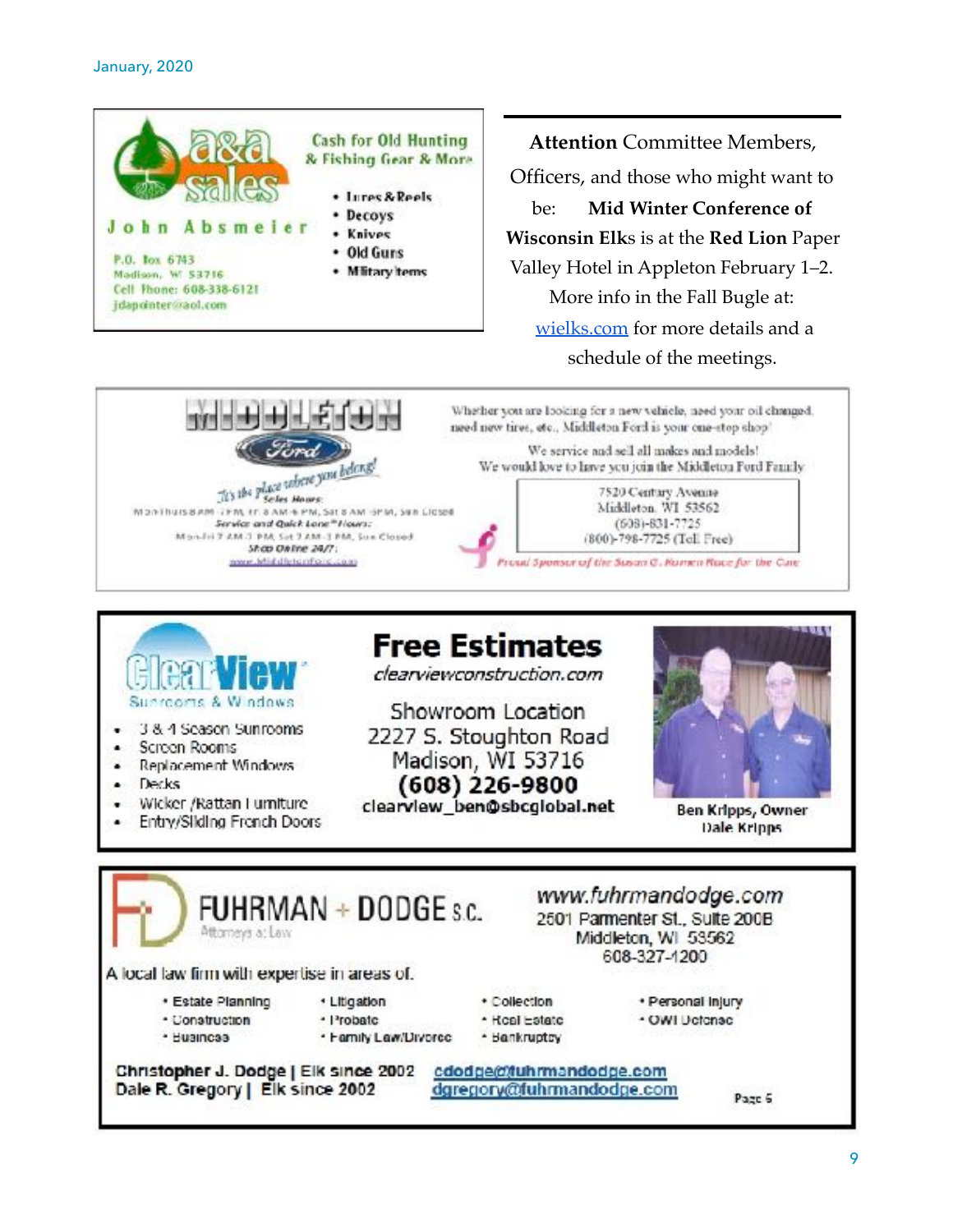